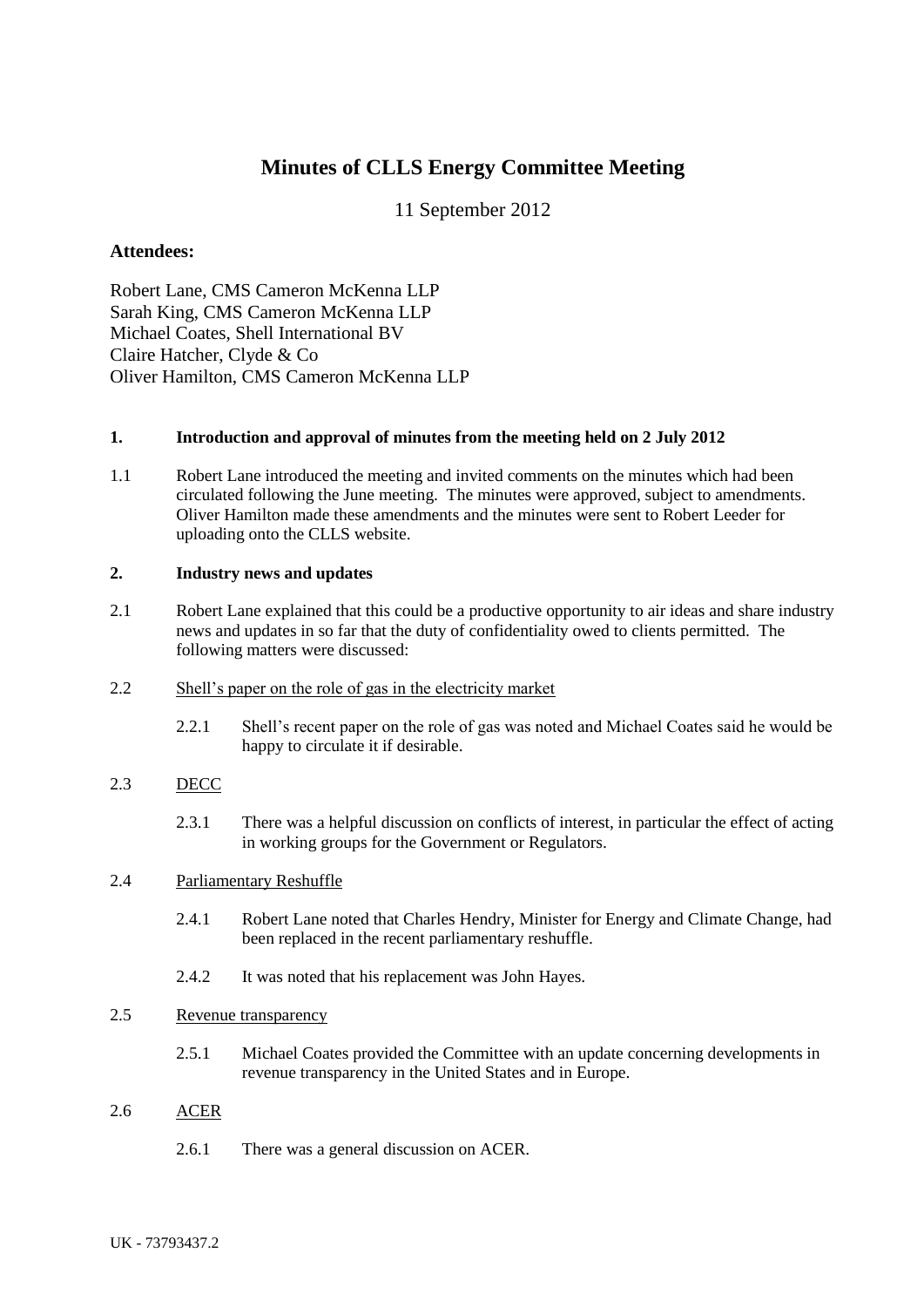# 2.7 REMIT

- 2.7.1 Michael Coates noted that REMIT guidance was due to be issued shortly and discussed its application to parties outside of the EU.
- 2.7.2 The Committee agreed to consider this in further detail following the call.

## **3. Oil and Gas issues**

The Committee agreed that there is nothing specific to discuss at this stage.

## **4. Review and consideration of live consultations in the energy sector**

- 4.1 The consultations listed in the Appendix were considered.
- 4.2 Robert Lane commented on Ofgem's tendency towards issuing open letters, as opposed to formal consultations.
- 4.3 Clare Hatcher raised the subject of DECC and strategic fuel stocks, in particular pointing out that a change was anticipated to be made by December 2012 yet no draft regulations had been produced to date, raising uncertainty. The real problem was said to be a shortage of time to prepare for any changes within the mandatory time limits, something of particular concern to smaller scale businesses. Neither Robert Lane nor Michael Coates had come across queries in relation to this.

### **5. Any other business**

- 5.1 At the end of the meeting Claire Hatcher and Michael Coates agreed that the new form of agenda worked well and had been very productive. Although other Committees may respond more frequently to consultations, it was agreed that the Committee could gain plenty from a wider discussion about regulation and industry issues.
- 5.2 Robert Lane said he would discuss the role of the CLLS Energy Committee with Robert Leeder when they next meet.

# **6. Next meeting**

The next meeting shall be held on Wednesday 7 November 2012. Oliver/Sarah agreed to send around calendar invites and dial in details straight after the meeting. The minutes and the agenda for the forthcoming meeting would follow at the beginning of October.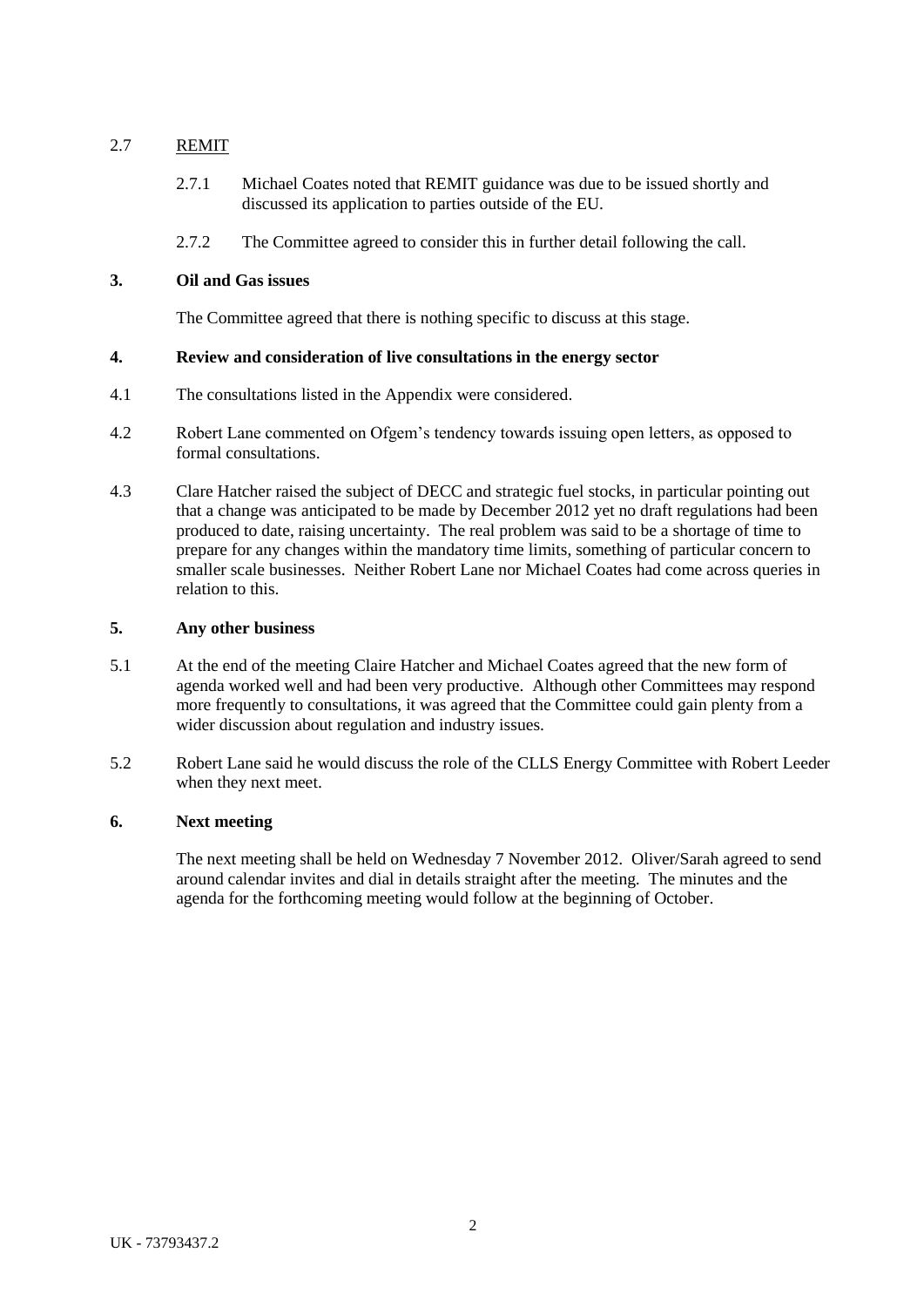# **APPENDIX**

# **Review and consideration of live consultations in the energy sector**

## **1. Live DECC Consultations**

- 1.1 Consultation on Energy Company Obligation in-use factors (see lin[k here\)](http://www.decc.gov.uk/en/content/cms/consultations/eco_inuse/eco_inuse.aspx) closes 14 September 2012
- 1.2 Renewable Heat Incentive: providing certainty and improving performance (see link [here\)](http://www.decc.gov.uk/en/content/cms/consultations/rhi_cert_perf/rhi_cert_perf.aspx) closes 14 September 2012
- 1.3 Consultation on the second version of the Smart Metering Equipment Technical Specifications (see lin[k here\)](http://www.decc.gov.uk/en/content/cms/consultations/smets2cons/smets2cons.aspx) – closes 8 October 2012
- 1.4 Consultation on proposals for the levels of banded support for solar PV under the Renewables Obligation for the period 1 April 2013 to 31 March 2017 (see link [here\)](http://www.decc.gov.uk/en/content/cms/consultations/ro_solarpv/ro_solarpv.aspx) – closes 19 October 2012
- 1.5 Consultation on proposals to ensure sustainability and affordability for the use of biomass under the Renewables Obligation (RO) (see link [here\)](http://www.decc.gov.uk/en/content/cms/consultations/biomass_ro/biomass_ro.aspx) – closes 30 November 2012

## **2. Live Ofgem Consultations**

- 2.1 Offshore Transmission: update on coordination policy developments (see link [here\)](http://www.ofgem.gov.uk/Pages/MoreInformation.aspx?file=201207_Coordination%20open%20letter%20Final.pdf&refer=Networks/offtrans/pdc/cdr/2012) closes 20 September 2012
- 2.2 System Operator incentive schemes from 2013 initial proposals (see link [here\)](http://www.ofgem.gov.uk/Pages/MoreInformation.aspx?file=IP%20SO%202013.pdf&refer=Markets/WhlMkts/EffSystemOps/SystOpIncent) closes 21 September 2012
- 2.3 RIIO-T1: Initial Proposals for National Grid Electricity Transmission and National Grid Gas Overview (see link [here\)](http://www.ofgem.gov.uk/Pages/MoreInformation.aspx?file=RIIO%20T1%20Initial%20Proposals%20for%20NGGT%20and%20NGET%20Overview%202707212.pdf&refer=Networks/Trans/PriceControls/RIIO-T1/ConRes) – closes 21 September 2012
- 2.4 RIIO-T1 and RIIO-GD1: Draft licence conditions First informal licence drafting consultation (see lin[k here\)](http://www.ofgem.gov.uk/Pages/MoreInformation.aspx?file=RIIOT1%20and%20GD1%20Draft%20licence%20conditions%20First%20informal%20licence%20drafting%20consultation.pdf&refer=Networks/Trans/PriceControls/RIIO-T1/ConRes) – closes 21 September 2012
- 2.5 RIIO-GD1: Initial Proposals Overview (see link [here\)](http://www.ofgem.gov.uk/Pages/MoreInformation.aspx?file=GD1%20Initial%20Proposals%20Overview%2027July12.pdf&refer=Networks/GasDistr/RIIO-GD1/ConRes) closes 21 September 2012
- 2.6 Gas Security of Supply Significant Code Review Proposed Final Decision (see link [here\)](http://www.ofgem.gov.uk/Pages/MoreInformation.aspx?file=120731_GasSCR_pfd.pdf&refer=Markets/WhlMkts/CompandEff/GasSCR) closes 24 October 2012
- 2.7 Gas Security of Supply Significant Code Review Impact Assessment for the Proposed Final Decision (see link [here\)](http://www.ofgem.gov.uk/Pages/MoreInformation.aspx?file=120731_GasSCR_IA.pdf&refer=Markets/WhlMkts/CompandEff/GasSCR) – closes 24 October 2012
- 2.8 Electricity Balancing Significant Code Review initial consultation (see link [here\)](http://www.ofgem.gov.uk/Pages/MoreInformation.aspx?file=Electricity%20Balancing%20SCR%20initial%20consultation.pdf&refer=Markets/WhlMkts/CompandEff/electricity-balancing-scr) –closes 24 October 2012
- 2.9 Consultation on charging methodology for higher voltage distributed generation (see link [here\)](http://www.ofgem.gov.uk/Pages/MoreInformation.aspx?file=EDCM%20for%20export%20-%20Aug-12%20consultation.pdf&refer=Networks/ElecDist/Policy/DistChrgs) – closes 2 October 2012
- 2.10 Ofgem's Distributed Generation (DG) Forum 2012 (see link [here\)](http://www.ofgem.gov.uk/Pages/MoreInformation.aspx?file=Open_letter_DG_Forum_170812.pdf&refer=Networks/ElecDist/Policy/DistGen) closes 28 September 2012
- 2.11 Open Letter: Draft Electricity (Competitive Tenders for Offshore Transmission Licences) Regulations 2012 for consultation (see link [here\)](http://www.ofgem.gov.uk/Pages/MoreInformation.aspx?file=Open%20Letter%20-%20Draft%20Tender%20Regulations%202012%20for%20consultation.pdf&refer=Networks/offtrans/pdc/cdr/2012) – closes 5 November 2012